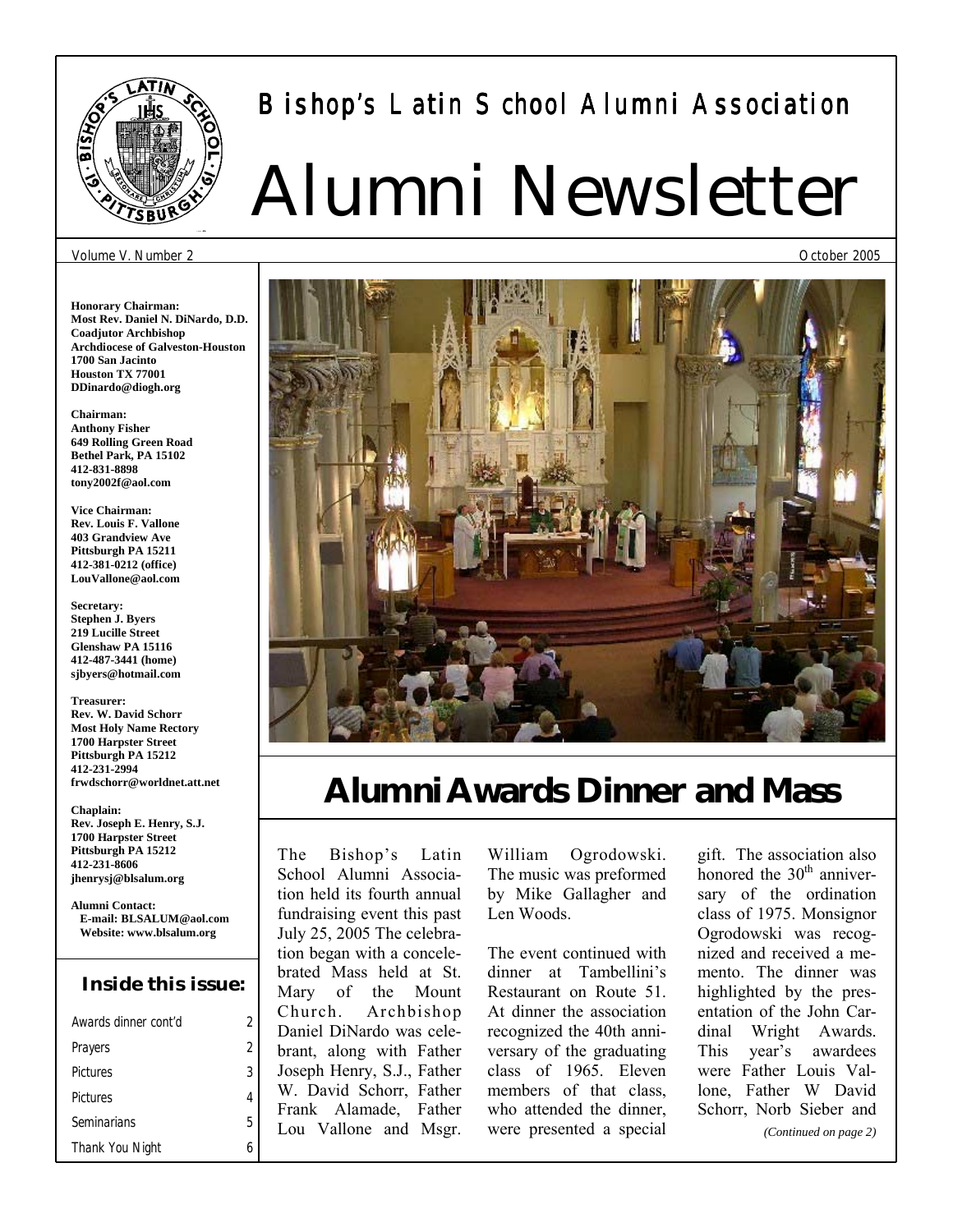PAGE 2 ALUMNI NEWSLETTER AND RESERVE AND RESERVE THE VOLUME V. NUMBER 2

Psalm 65:14

The fields are garmented with flocks and the valleys blanketed with grain. They shout and sing for joy.

### **Alumni Awards continued**

*(Continued from page 1)*  Pat Joyce.

The board would like to thank those who attended the event, and all alumni who sent donations. We would like to send a special thanks to Mike Gallagher, Gary Gayda, Angelo Spagnolo, Ray Niedenberger, Ed Cloonan, Mark Cotter and Father Henry for their efforts in making this event a great success.

The BLSAA board met with Father Thomas Sparacino and Father Thomas Burke, two members of the Vocations Office from the Diocese of Pittsburgh. During this brainstorming session several ideas and programs were discussed. Two key concepts that took prominent consideration were scholarships to needy high school students enrolled

in the diocese vocations program and the promotion of vocations through the publication of dossiers in the Pittsburgh Catholic Newspaper. These articles would highlight the calling and career of priests from the diocese. We will keep you informed of any developments. Please mark your calendars for April 30, 2006. The BLSAA will host its sixth Cardinal Wright Awards Dinner. We will keep you posted through the mail. We will honor the graduating class of 1966 and the ordination class of 1976. We will host the dinner at Tambellini's Restaurant on Saw Mill Run Blvd.

### **Keep in your prayers**

#### **Deceased Alumni**

1965 Daniel J. Conn John E. Heidenreich Richard J. Pater Paul J. Schratz (Rev.) Norman Van Horne

1966 Roger E. Craska Anthony Lombardozzi

1967 John F. Reed John Yurko

1968

Dennis Clougherty Brian Keane Paul R. Kraus Gregory Rybar Kenneth M. Sauers

1971 David Kriss (Rev.)

1972 Robert H. Scheeser John Urban

1973 Jeffrey Stokan

#### **Deceased Faculty and Staff**

Fr. Richard Colgan, S.J. Richard (Major) Bennett Fr. F. J. Dougherty, S.J. Fr. James F. Gallagher, S.J. Fr. John P. Klein Fr. George Krieger, S.J. Fr. J. B. Lanahan, S.J. Mr. Patrick McShane Mrs. Delia Reilly Fr. Vincent Taggart, S.J.

#### **Deceased Relatives**

The Mother, Elizabeth. of Bill Booker  $(69)$ The Sister, Marilyn McKenna, of Norbert Sieber ('65) The Father of Raymond Niedenberger ('67) The Mother, Sis Mackowiak, of Msgr. Bill Ogrodowski ('67) The Mother, Blanche, of Dennis ('72) and Fr. Tom Lewandowski ('74) The Sister, Elizabeth Cotter-Santos, of Mark Cotter  $(32)$ The father, Frank, of Fr. Frank Almade Emma Meskunas,the mother in law of Edward A. Cetnarowski The Mother, Mary Louise ("Bee"), of Pat Joyce  $(67)$ The mother of Dan Carroll ('65) The mother, Jane, of Most Rev. Daniel Dinardo, D.D. (67)

#### **Ill Alumni and Relatives**

Mark Cotter ('72) John Ferrante The Sister, Cathy McNeilly, of Fr. Lou Vallone ('65) Rev. Joseph C. Scheib ('68)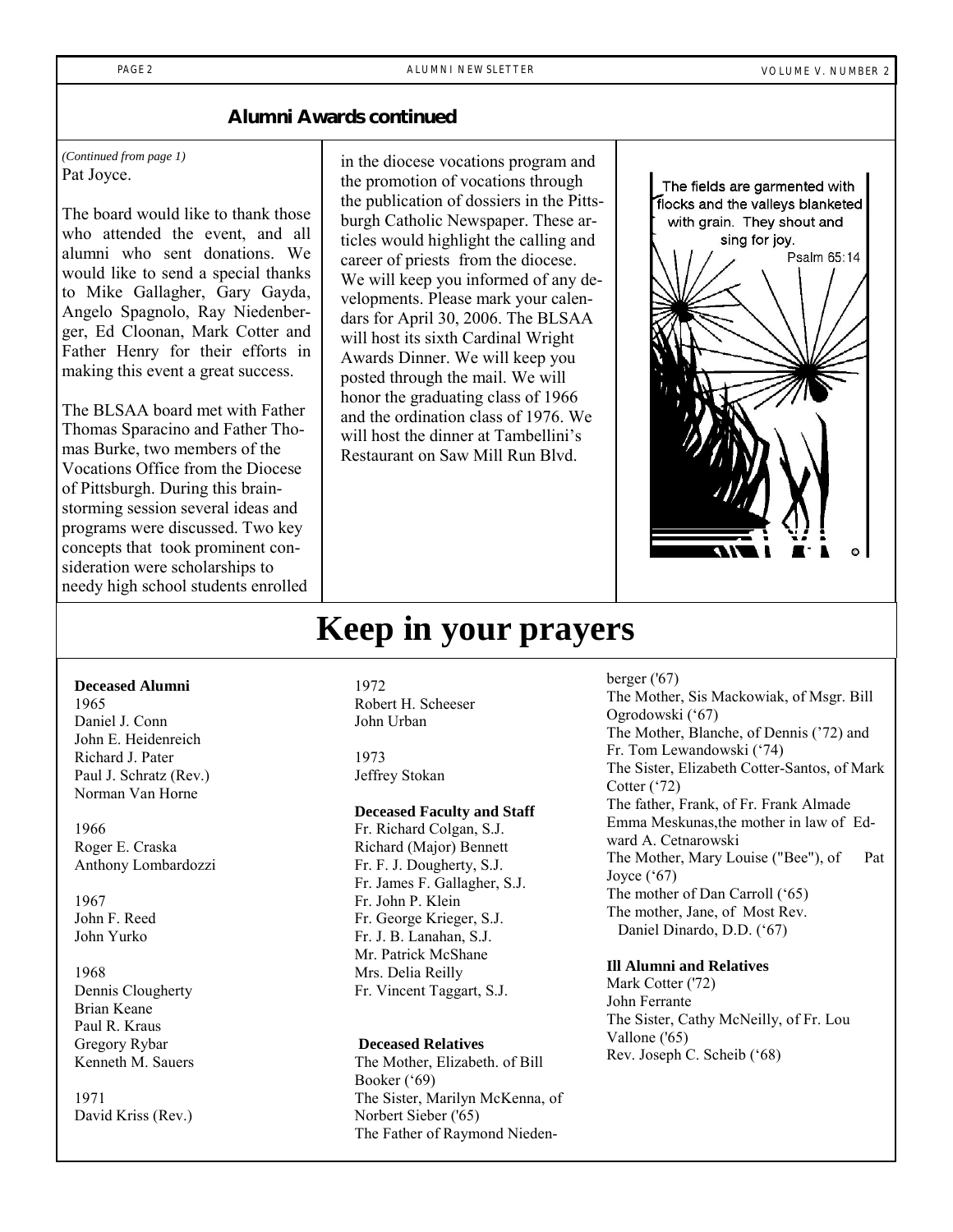#### VOLUME V. NUMBER 2 **ALUMNI NEWSLETTER PAGE 3**



Diocesan seminarian, Kim Schrock, Fr. David Schorr, Fr. Joseph Henry and Fr. Frank Almade



Fr. Frank Almade, administrator of St. Mary of the Mount, makes the opening remarks



Bishop Dinardo discusses the liturgy with Fr. Frank Almade, Fr. David Schorr, Deacon Steve Byers and diocesan seminarian, Kim Schrock



Deacon Steve Byers, Bishop Dan Dinardo & Fr. Lou Vallone



Kim Schrock

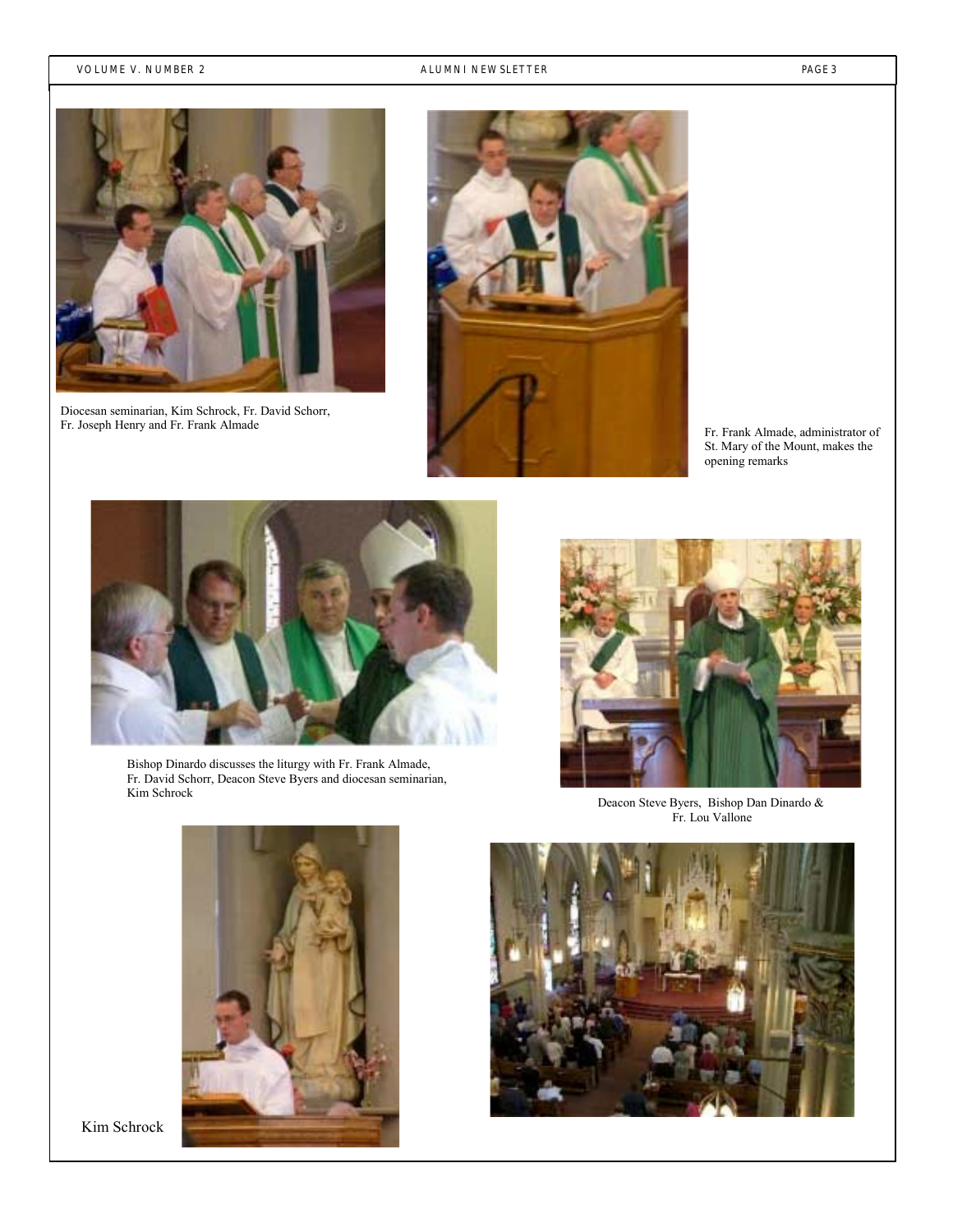PAGE 4 ALUMNI NEWSLETTER CONTROLLER AND VOLUME V. NUMBER 2



Dinner at Tambellini's





Tony Fisher, Bill Booker, Chip Walter & Len Thomas









Mike Gallagher Chef John

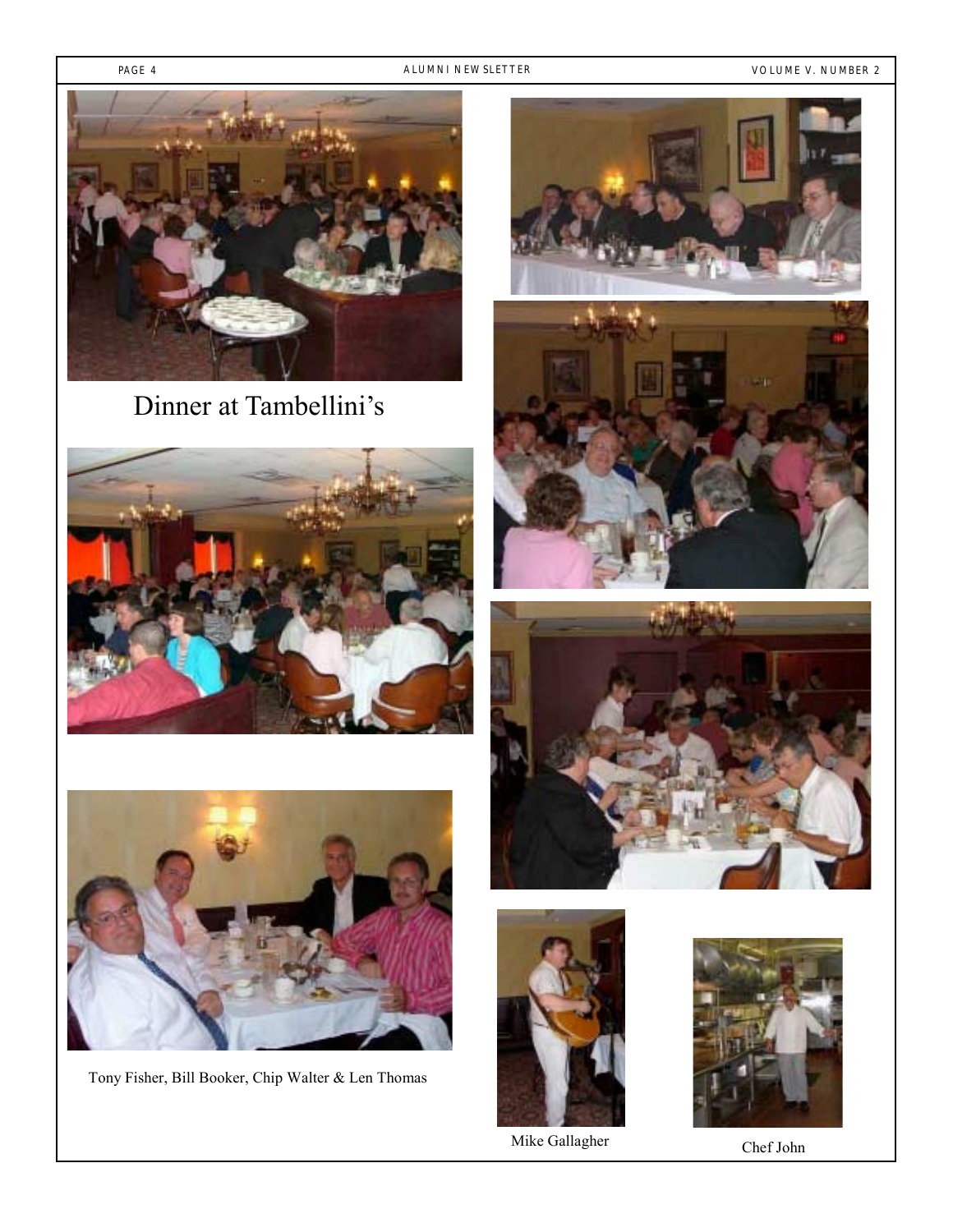## **Please Pray for the Seminarians of the Diocese of Pittsburgh**

### Saint Paul Seminary

John M. Allemang St. Valentine, Bether Park Christopher D. Donley St. Bede, Point Breeze Robert W. Fleckenstein Incarnation, North Side Thomas L. Gillespie Incarnation, North Side Brian W. Noel St. Paul Cathedral, Oakland Michael R. Peck St. Bede, Point Breeze Patrick G. Schoeneweis St. Peter & Paul, Beaver Joseph P. Smith St. Louise de Marrilac, Upper Saint Clair Adam M. Verona St. Paul Cathedral, Oakland Daniel R. Waruszewski Holy Wisdom, North Side

### Theological College

John F. Maugle Holy Redeemer, Ellwood City

Saint Vincent Seminary

Joseph A. Carr St. Rosalia, Greenfield William E. Dorner St. Mary of the Assumption, Glenshaw Daniel J. Lagna St. Paul, Butler Barry P. O'Leary St. Paul Cathedral, Pittsburgh Michael A. Zavage St. Hugh, Carmichaels

North American College

Nicholas J. Argentieri St. Wendelin, Carrick Joseph M. Freedy St. Thomas More, Bethel Park

Michael R. Ruffalo St. Gabriel of the sorrowful Virgin, Whitehall Kim J. Schrock St. Valentine, Bethel Park Nicholas S. Vasko St. Bernadette, Monroeville

Medical Leave of Absence Benjamin E. Barr St. Philomena, Beaver Falls

### **Not on the Mailing List???**

You can use this form to provide information about yourself or a classmate (especially one of the "missing"). Fax or mail it.

nomen: (Annum:)

via:

publica: codex zipi:

epistola electronica:

facta notabilia de te:

Send your information to:

BLS Alumni Association Attn: Fr. Joseph Henry S.J. 1700 Harpster Street Pittsburgh, PA 15212-44393

Fax Number: 412-231-7180

 $\Box$  In futuro volo te mihi non scribere in lingua latina!